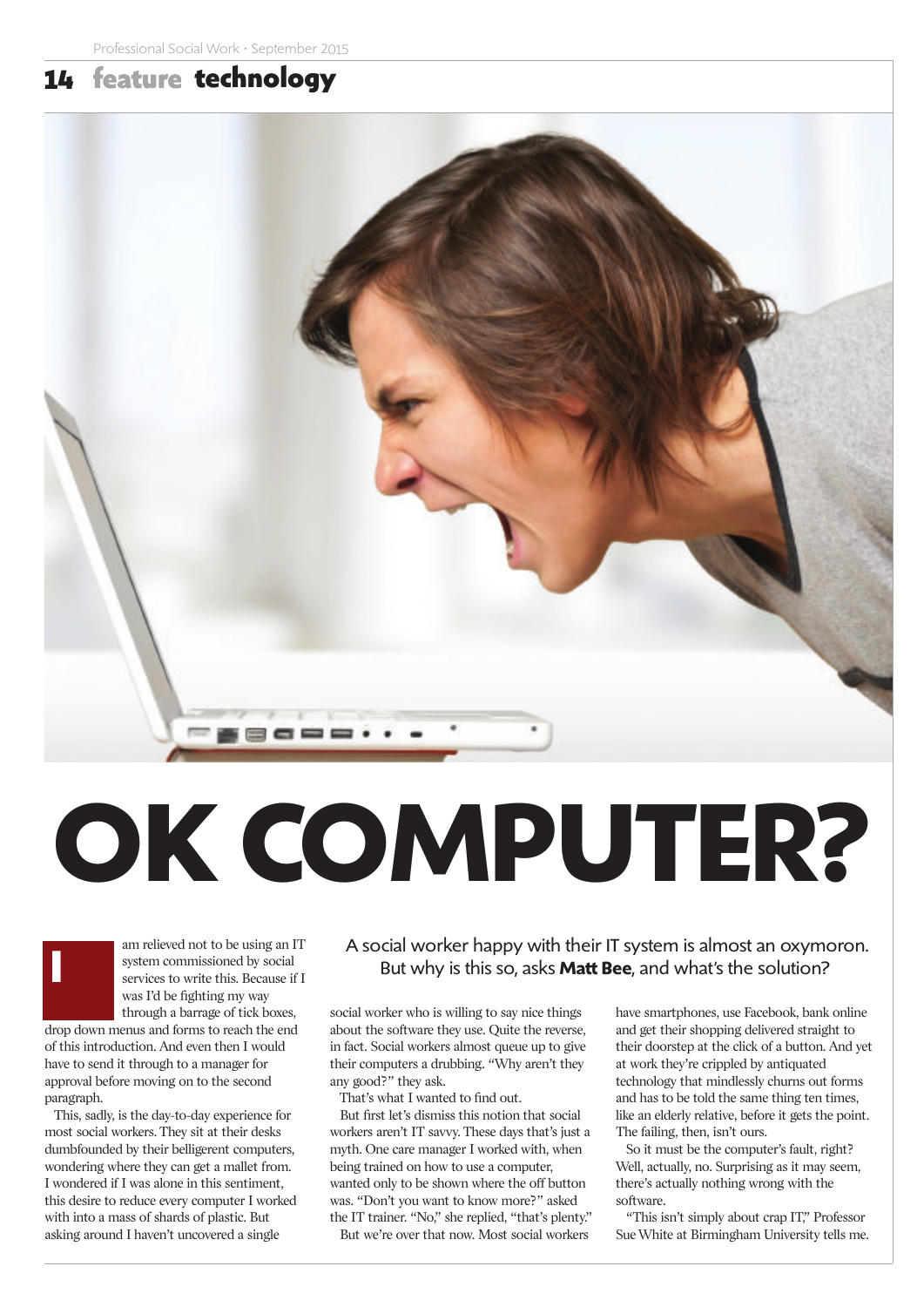"It's a lot more complicated than that."

It's a lot more tragic too. Professor White sends me a bundle of papers she's co-authored outlining in detail where the problems with our lacklustre IT all began. They started with the death of Victoria Climbié in 2000 – a tragedy blamed on failures in communication and which, in turn, led to the creation of the Integrated Children's System (ICS).

ICS, in concept at least, was no bad thing. The idea was simple. Local authorities all over the UK – in children's services at first but later in adult's services as well – would use the same kind of software to help them communicate better and work consistently. It's important to note that ICS wasn't a single computer system in itself, though. It was more a template, a sort of instruction manual written by the government, explaining how a social worker's IT system should work. This they sent out to local authorities, along with a big wad of cash and a request they upgrade their computers.

Where it all went wrong was in the shambolic way ICS was implemented – something painstakingly detailed in one of the papers Professor White sent me called *When policy o'er leaps itself: The 'tragic tale' of the Integrated Children's System*, published in *Critical Policy* in 2010.

First of all, the ICS working group – the people who would essentially dictate social work practice for years to come – had no social workers on it. They found space for 23 civil servants, four academics and three medical professionals, but no front line staff who would actually use the system in practice.

Then, when the system they designed turned out to be complex, awkward and unwieldy to use, the Department for Children, Schools and Families (who oversaw the project) ignored anyone who pointed this out to them. Front line practitioners told them; IT suppliers told them. Even the University of York told them in an independent study in 2006. The university went so far as to question whether ICS was fit for purpose at all – and what did the government do about it? They simply shelved the report and didn't publish the findings. It would take another two years and a Freedom of Information request from a pressure group to force any of this out into the open – by which point those in charge simply dismissed the study as being largely irrelevant.

In the meantime, a flurry of shiny new IT

# **IN THE MEANTIME, A FLURRY OF SHINY NEW SYSTEMS SPARKED INTO LIFE ACROSS THE SOCIAL CARE SECTOR, ALL OF THEM INTENDED FOR SOCIAL WORKERS TO USE BUT NONE OF THEM DESIGNED TO HELP THEM DO THE JOB**

systems sparked into life across the social care sector, all of them intended for social workers to use but none of them designed to help them do the job – something that became quickly apparent to anyone who logged on.

"It is no exaggeration to report that across our sites we found not one social worker, or manager, who was happy with the system…" was how another independent study from the time reported back, one that Professor White herself was involved in. She and her colleagues spent 240 days over five different worksites watching practitioners grapple with the new technology as it was being rolled out.

Was ICS really that bad? I ask Professor White.

#### **Workflow process**

"That bad and worse!" she replies.

"One PhD student I knew took over an hour to write up a five minute phone call because a child protection issue was mentioned, and even though it wasn't relevant to the record she was trying to create, she still had to trawl through a whole different workflow process before being able to sign it off."

Such stories will be familiar to anyone working in the field today. Our computer systems are designed to do this, to ensnare the user into a predetermined process and force them to do the job in a particular way.

Professor White recalls speaking to one software designer who told her: "We noticed that if a social worker can miss out a step, they will. So we make it so they can't."

Perhaps it was him who designed the software Lauren, an ex-colleague of mine, used in children's services. She tells me her computer would practically lie down in the middle of the floor and throw a tantrum if she

# **THE SOFTWARE HAS STOPPED TRACKING WHAT WE DO AND WE'VE STARTED FOLLOWING WHAT IT WANTS INSTEAD. WE'RE CORRALLED BY THE MACHINES INTO CHASING TARGETS**

tried to sign off an assessment with just a single case note still needing finalising (but, annoyingly, would never tell her which) or if she dared write a care plan for a child who needed one without also writing another three for the siblings who didn't.

Lauren probably speaks for social workers everywhere when she says that IT makes her job harder, not easier. So what's the point of it, then, I ask her.

She smiles. "To make sure we're doing our jobs."

And she's right. Except our machines aren't very good at that either. To save time, social workers have learnt to copy and paste freely, smearing the same information across multiple documents or missing out any section they can get away with. To avoid breaching timescales, managers have learnt to move cases from short to long assessments, from initial contact to review. Collectively we've all learnt together that the data these machines collect can be manipulated, bent over backwards and forced to fit whatever targets are required.

More to the point, the software has stopped tracking what we do and we've started following what it wants instead. We're corralled by the machines (and our managers) into chasing targets.

### **Inputting data**

Which kind of makes a mockery of the whole thing. I almost have sympathy for the government. After all, and let's not lose sight of this, they're just trying to make sure we do our jobs and prevent another Victoria Climbié.

The problem is, of course, we were all trying so hard not to have another Victoria Climbié that we walked headlong into the Baby P tragedy instead. Social workers were by now spending so much time at their desks, feeding the machine, inputting data, sharing it round, they didn't have a chance to see their clients.

This didn't escape the attention of the Social Work Task Force of 2009 (which, incidentally, Professor White took part in) or the Munro Review of 2011. Both were critical of the overbearing, heavily centralised management style that had come to rule the profession and, for that matter, the way the humble computer,